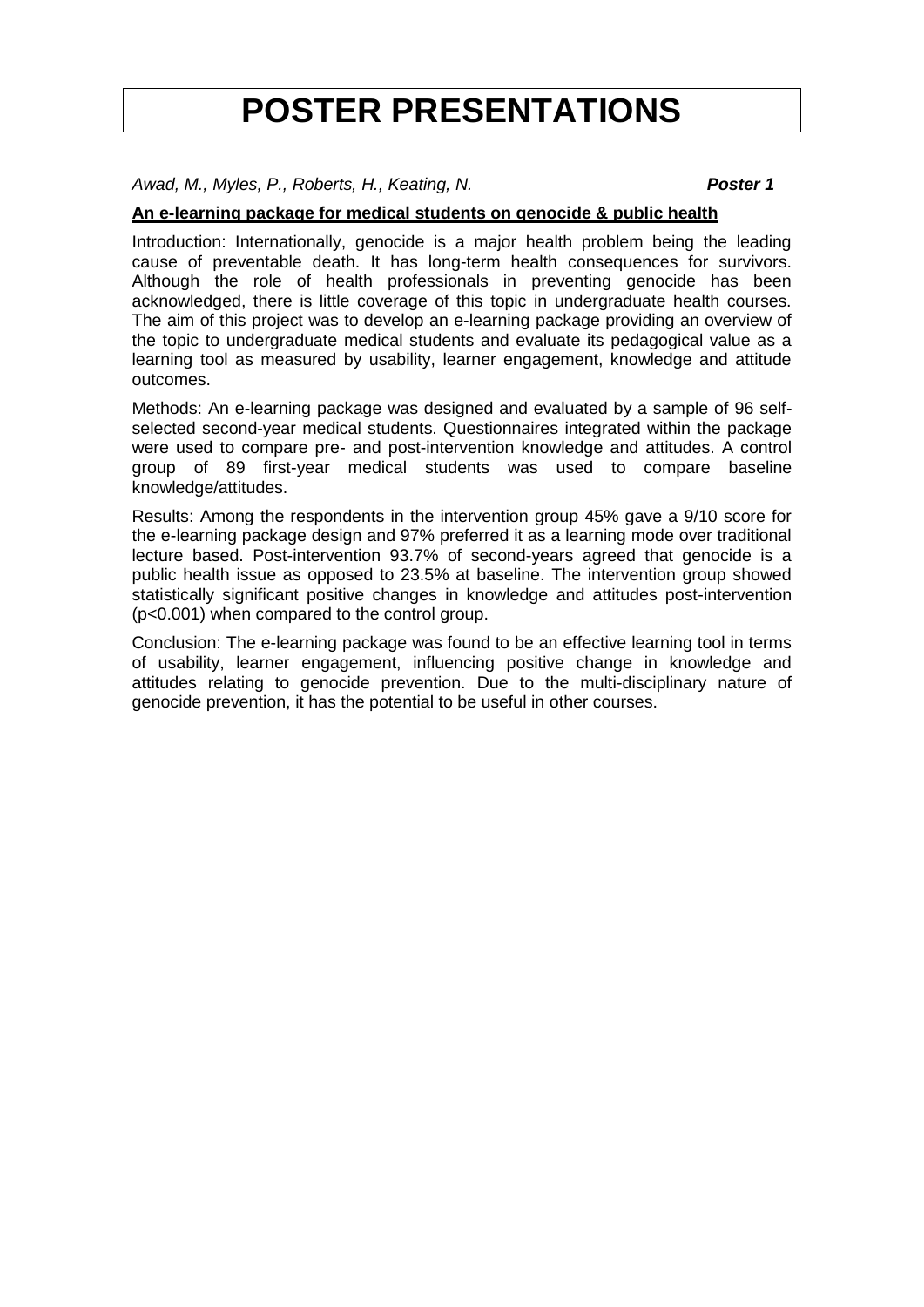# **The health and help-seeking practices of gay men in committed intimate relationships**

The beneficial effects of marriage and partnerships on health have long been noted in the literature. However, the majority of studies considering partner involvement in health and help-seeking practices have focussed on the spousal relationships of heterosexual couples. Given the privileged position that such spousal relationships put partners in to influence their significant others' health and help-seeking practices, it is important not only to consider heterosexual couples, but also how partnered gay men may influence each other. Whilst there is a lack of research indicating the effect of gay partnerships on health, studies on heterosexual partners/spouse have often shown one mechanism which impacts on health-related help-seeking practices is social control. Social control is an interpersonal mechanism defined by direct attempts to influence, constrain or regulate harmful practices or prompt healthy practices. Nevertheless, in line with the lack of research considering gay partnerships' influence on health overall, there is also a lack of literature which considers if and how social control may be at work within the relationships of gay men. The current study is investigating the social control exerted by partnered gay men and, if these are present, how they have affected help-seeking. Partner influence on health practices, including beliefs and attitudes, will also be explored as part of this qualitative, grounded theory study. This poster will highlight the research gap the work will fill, outline the underpinning methodology and method, and explore the ethical issues such a study raises. If appropriate, early emerging findings will be considered.

*Brierley-Jones, L. Poster 3*

# **Is there a 'Cancer Personality?'**

According to Hegel (1822), Brush (1995) and Fuller (2002) failed historical trajectories can offer unique insight into contemporary problems and suggest solutions. One such problem in contemporary Western society is Cancer and one such failed trajectory is 'homoeopathic 'science'. Here, connections were first suggested between Cancer and identity. Homoeopathic investigators including the famous Burnett (1889) and Foubister (1954) pioneered the development of drugs to treat cancer, as both disease and predisposition. In so doing they observed a cancer 'identity' or 'constitution', one characterised by specific physical and personality characteristics. In adults, these included a need to please others and a history of suffering, in children, a weeping mood from birth, too early responsibility and loneliness. This identity was termed 'Carcinosin' after the nosode (live disease tissue preparation) made from a breast carcinoma used by Burnett.

Recent similar observations have been made in the mainstream medical literature. In his popular medical science work, 'Anti-cancer: a new way of life', David Servan-Schreiber (2011) reviews epidemiological and clinical research to suggest that those with cancer reveal a disempowered 'cancer personality' before the onset of the disease. Personality is not causal but an additional risk factor (to the statistically more significant lifestyle risk factors). A further key biographical component according to Servan is trauma in the remote or recent past.

Can the homoeopathic treatment of cancer in the past inform our understanding in the present and treatment in the future? Is cancer linked to modernity and its impact on identity?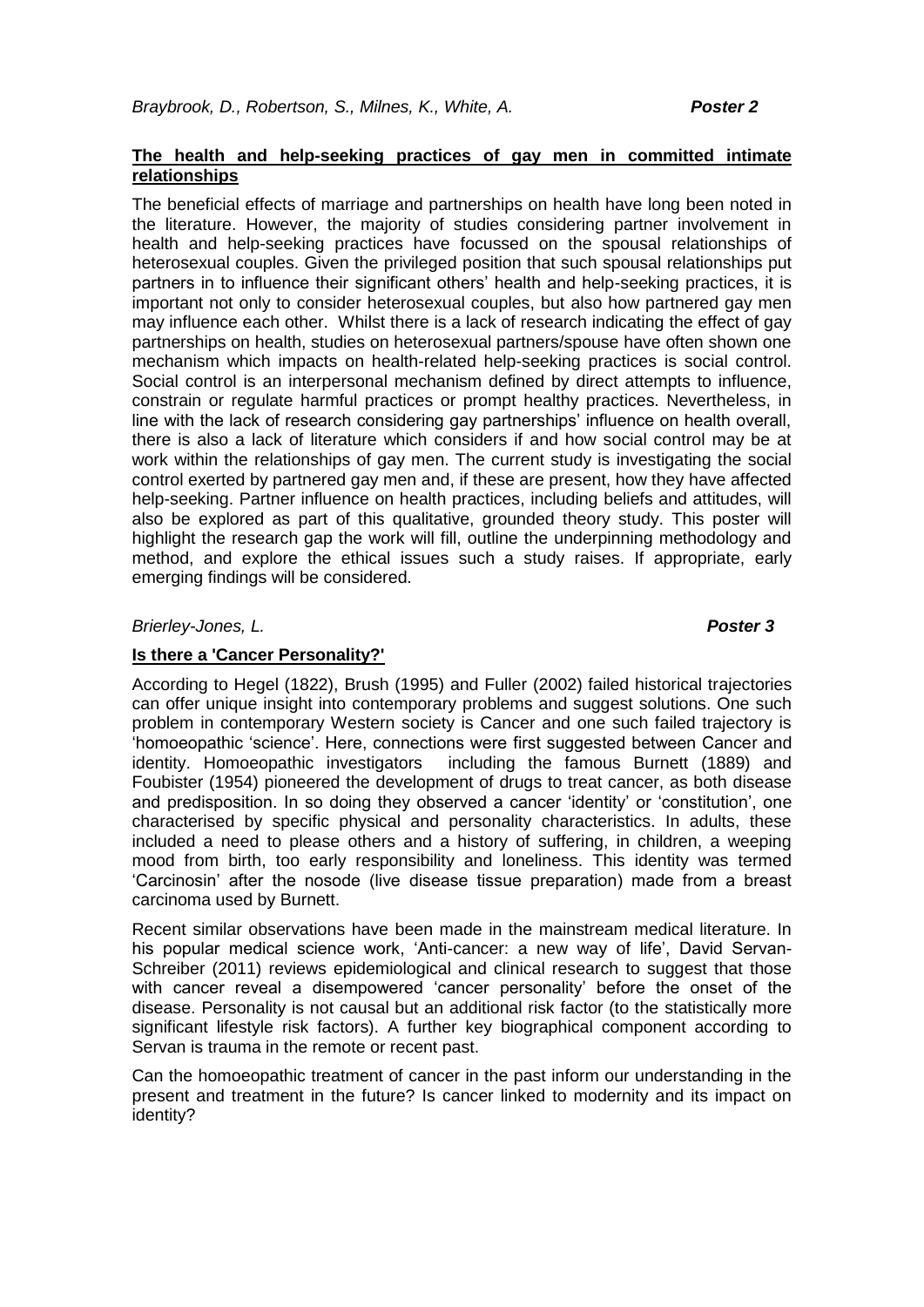#### *Nanyang Technological University*

#### **Cut or uncut? Japanese mothers thinking of male circumcision**

Since childrearing is still almost exclusively a duty of women, Japanese mothers have largely to decide on newborn male circumcision. Male circumcision has never been mandatory for children and adults are mostly circumcised at aesthetic salons. However media reports indicate a tendency among Japanese mothers to have their baby boys circumcised.

A group of 20 mothers were in-depth interviewed to explore their views on hygiene, gender and sexuality concerning male circumcision. Aged 30-47 the sample of mothers was acquired through a snowball technique. No particular criteria were required; any Japanese mother who had given birth to at least one baby boy was eligible to participate. Each mother was interviewed twice in Japanese and transcripts were analysed trough systemic networks and a feminist frame of reference.

In discussing male circumcision, the main issue is language because most references to the procedure sound rude or vulgar. Talking about male circumcision is 'unfeminine'. No form of formal education concerning penile hygiene was reported but mothers whose children faced penile infections were instructed in male genital hygiene. Peers were the main source of information but there was a common assumption that fathers should teach about penile hygiene. Male circumcision could be instrumental to avoid issues of genital hygiene and the embarrassment of dealing with the topic. However, being circumcised could be a source of discrimination and stigma because communal baths are still common and Japanese children are generally uncut. The implications of male circumcision on sexual behaviour were unclear.

#### *Conway, S. Poster 5*

### **Disgusted subjects, disgusting deaths: class, culture and mortality**

This presentation examines how death may be regarded as a site for class tension stuctured around competing ideas about moral worth and aesthetics, highlighting how a symbolic economy of class conflict operates in popular culture. I present various expressions of affective and emotional disregard towards working-class death, especially that of disgust, to explore what this may reveal about the constitution of the middle-class subject. First, I explore how the mortality related practices of the middleclasses constitute their cultural value as a subject of higher social distinction. Second, I examine how this is underpinned by a narrative of the working-class subject as an 'empty vessel'. Third, I illustrate how this is often accompanied by a narrative of declining working-class respectability. Such representations reveal a theme of Otherness towards the working-class subject.

### *Denny, N. Poster 6*

# **Patient experiences of cancer follow up in primary care: a qualitative study**

The number of patients surviving a diagnosis of cancer is increasing. These patients receive oncological follow up from secondary care but other support is provided by primary care. The Cancer Care Review (CCR), a Quality and Outcomes Framework indicator, provides an incentive for GPs to follow up cancer patients within 6 months of a diagnosis. However, very few studies examine its role. The aim of this study was to inform our understanding of the CCR and the role of primary care in cancer follow up. 28 patients with a diagnosis of bladder or lung cancer since April 2004 were contacted and 15 were interviewed by telephone. The patients were identified from the database of a single Oxfordshire practice. The patients' responses covered three themes about their follow up care: the present role of the GP, their expectations from primary care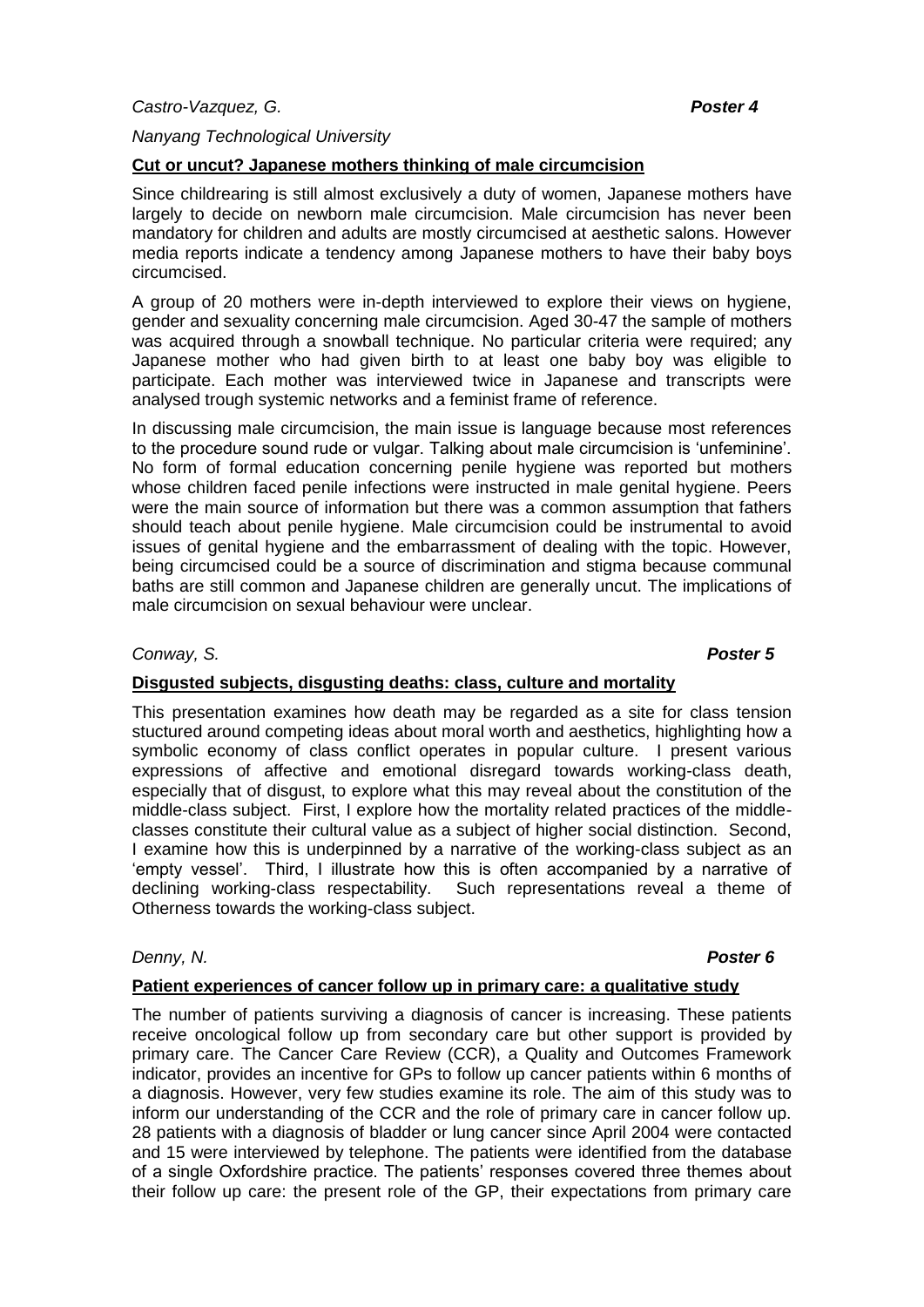and their perceived need for a separate CCR appointment. None of the patients felt their GP played a significant role in their cancer after care. Moreover, all the patients felt that the level of care they received was appropriate. Finally, patients did not think a separate appointment was required for a CCR and gave the following reasons: GPs were too busy; GPs were not cancer specialists; and because these patients did not identify with the areas addressed by the CCR indicator. The results suggest that current practice, when it consists of opportunistic inquiry about a patient's wellbeing, is all that most cancer patients require from primary care for follow up.

# *Guillemin, M., Gillam, L., Stewart, P., Rosenthal, D., Walker, H. Poster 7*

#### *University of Melbourne*

### **Trust me, I'm a researcher: The role of trust in human research practice**

This project investigates the role of trust in research from the perspective of researchers and research participants. Although we accept that trust is an essential component of human research we know little about what constitutes trust, how it functions, and what its role should be in research. This qualitative project examines how trust is understood and practised by researchers; it investigates how participants decide to be involved in research, and the role that trust plays in this decision and their subsequent research participation. Research projects have been selected where the research is sensitive in nature and requires a heightened sense of trust. We also examine longitudinal research, in particular where face to face contact does not occur between researchers and participants, but nonetheless trust is important. We will present data collected to date from interviews with 15 researchers, and 24 of their research participants. Our findings indicate that trust in research is largely implicit until something goes wrong. We offer a re-conceptualisation of trust in research which comprises two dimensions: structural and interpersonal dimensions; we discuss how these feature to varying degrees in the research process. Our findings indicate that structural or institutional trust in research features as an important part of why participants decide to take part in research. From the perspective of research participants, interpersonal trust between researcher and participant is largely assumed, unless this trust is transgressed by researchers. Although interpersonal trust is important for research participants, it is predicated on existing conditions of trust.

### *Handsley, S. Poster 8*

### *De Montford University*

### **Dignity and compassion in mental health: Time for a rethink!**

Dignity and compassion have become both the practical and theoretical touchstones of recent good practice in both nursing and health and social care. Such commitment to respect is perhaps ever more pressing when related to mental health given the vulnerability of those who may access these services. However, for many, dignity and compassion form a dialectic dyad of care based upon essentialist ideas which portray both as conventional feminine traits; one built upon embedded beliefs about particular specialties and one which continues to command conclusive currency in biomedical circles. A rigid and restraining model of care which, I argue, similarly suggests that such inherent traits cannot be taught or learnt.

Given the centrality of the professional-client relationship in improving the emotional state of service users and facilitating adjustment to their "illness", I propose, instead, that we consider a more sociological approach to the study of mental healthcare. One based more upon (self)reflection, reflexivity and role performance in which relationship and communication skills can be pedagogically nurtured, fostered and embedded; one which represents a powerful shift for the positioning of the practitioner to provide anticipatory care. Thus, whilst reflection is the examination of personal thoughts and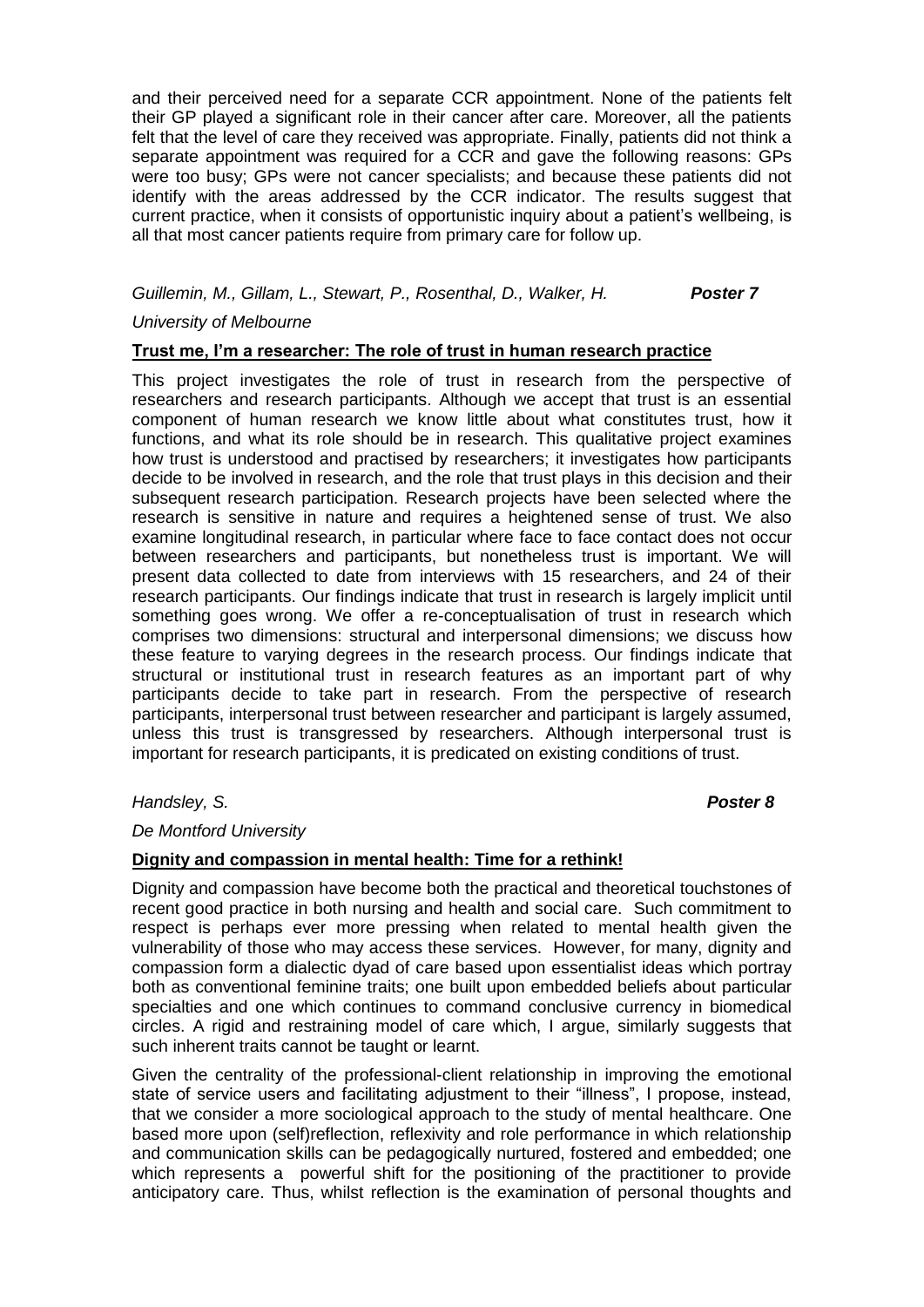actions, role performance can be seen here as the 'actual conduct of a particular individual while on duty in his/her) position' and the time spent in individual interactions. Here, 'performances' are seen to embrace empathic elements that demonstrate and foster commitment and 'active' involvement.

# *Hendrick, R. Poster 9*

# **Conflicts of interest in medical journal publishing: examining the (in)effectiveness of current guidelines**

The emergence and rapid growth of a medical writing industry has been accompanied by ethical concerns surrounding the relationships between funders, writers and authors, the potential conflicts of interest that can ensue from these, and the consequent impact on the veracity of the medical journal literature, which ultimately impacts upon public health policy. A number of organizations representing subsections of the medical publishing industry, such as ICMJE, COPE, WAME, EMWA, AMWA and ISMPP, as well as individual journals, have responded by creating a variety of authorship and conflict of interest guidelines.

This paper will look at a sample of these guidelines in order to demonstrate their (in)effectiveness and discuss the impact this has on the medical literature, and thus on public health policy. The sample constitutes those guidelines developed by the main industry organisations, together with those produced by the Web of Science's top ten medical journals that provide their own guidelines. This data is supplemented by interviews with key actors: journal editors, authors and medical writers.

While the analysis is on going, early research demonstrates that the guidelines are numerous and vague, with a heavy reliance on the discretion of authors; they are therefore easily circumvented. This paper will explore options for a more independent, rigorous and unified system, one that will ensure greater transparency and therefore improve the integrity of the medical journal literature.

# *Homer, C., Tod, M. A. Poster 10*

### **What is the experience of obese people undergoing bariatric surgery in the UK?**

This poster will present the findings from a review of literature on people's experience of bariatric surgery. The authors will propose a future programme of work to fill the gaps in evidence identified. Key methodological recommendations are made along with a rationale for selecting these approaches.

The literature on bariatric surgery is mainly quantitative in nature, focussing on clinical and quality of life outcome measures. The social narratives, experiences and influences of an obese person undergoing weight-loss surgery are rarely investigated. Existing qualitative research is mainly non-UK based and uses conventional in methodologies to capture experiences.

Obesity is a chronic condition. Demand for surgical weight loss procedures is increasing. The elective option of undergoing bariatric surgery is a turning point in an obese person's life. Narrative Reconstruction theory (Williams, 1984) provides a means to understand how this turning point impacts upon life and identity. Current literature offers limited consideration of these psycho-social issues or how people's narrative changes as a result of the surgical procedure. In this paper Narrative Reconstruction is used as a theoretical backdrop to explore an obese person's experience.

In response to the review findings, and in order to better capture patient experience, the authors propose that future research should be longitudinal, use more creative approaches such as photovoice and consider theories such as Narrative Reconstruction. Based on participatory action research methods, photovoice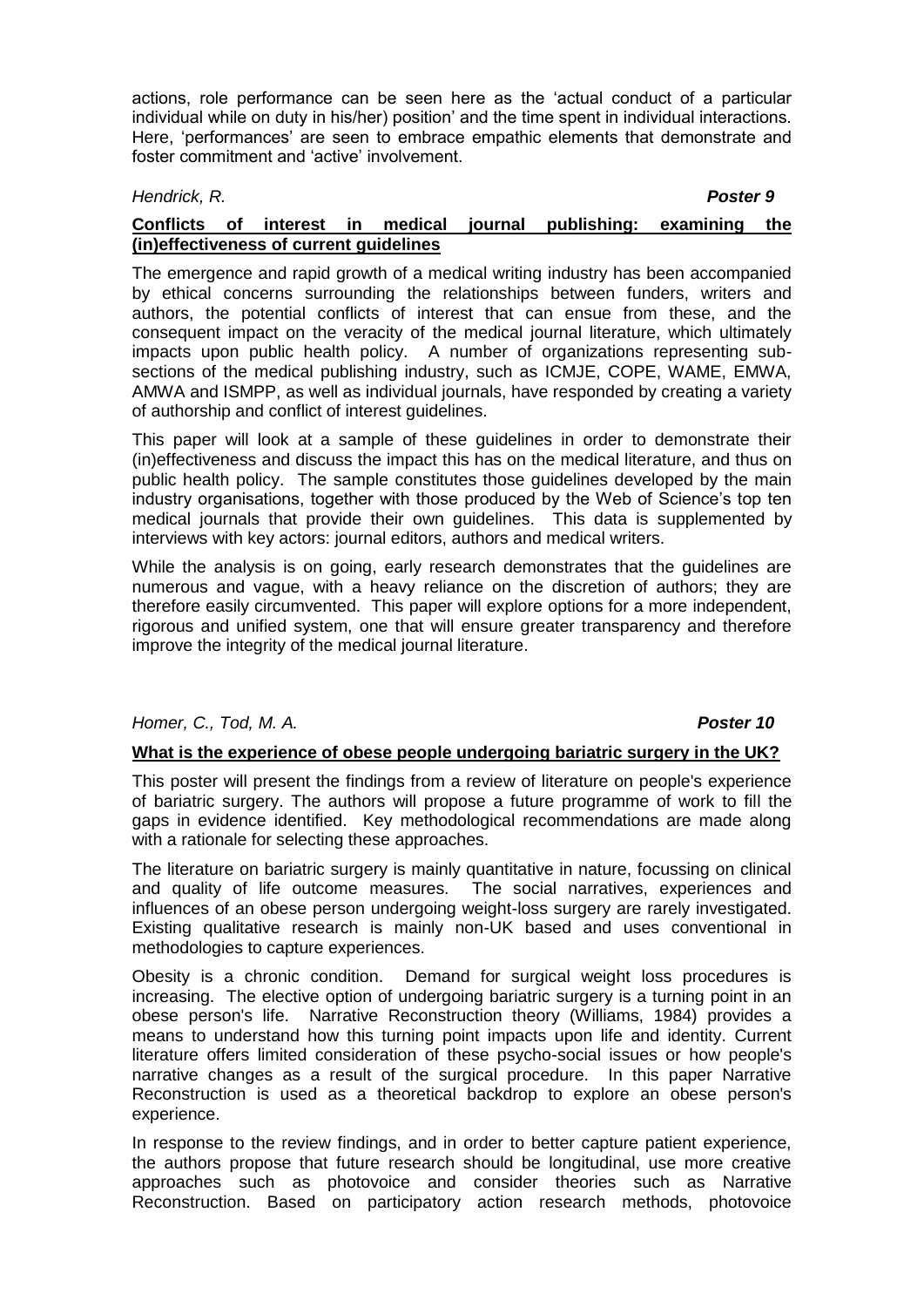empowers participants to share experiences. Photovoice methods will illuminate how people reconstruct their narrative following a life changing event.

*Jordan, M., Rowley, Morriss, Manning, Poster 11*

### **Staff experiences of working for a collaboration that spans health and academic sectors (i.e. a NIHR collaboration for leadership in applied health research and care)**

This poster explores how clinicians, managers, and academics have experienced the implementation and practice of this novel, yet challenging, health and academic collaboration. The Collaboration for Leadership in Applied Health Research and Care-Nottinghamshire, Derbyshire, and Lincolnshire (CLAHRC-NDL) represents a diverse alliance of staff from across university and health and social care sectors. Motivations for engagement in the CLAHRC endeavour alongside tensions and barriers associated with CLAHRC workplace roles and responsibilities are debated. Furthermore, issues related to the notion of 'serving two masters' (i.e. healthcare services and academia), with their somewhat divergent agendas, are discussed. Both staff members' motivations for joining, and understandings of the CLAHRC's goal/s pre-employment, are compared and contrasted – in a temporal sense – with more contemporary understandings and conceptualisations of the CLAHRC. The varied diffusion of the CLAHRC's aim/s throughout its membership body is also addressed. To conclude, CLAHRC staff reflections regarding the impacts of the collaboration are presented.

*Keshet, Y. Poster 12*

# *Western Galilee Academic College*

# **Energy medicine: proposing the concept of hybrid knowledge**

One of the most commonly and widely used, and at the same time puzzling concepts of complementary and alternative medicine (CAM) is 'energy.' The objective of the research was to analyze the meanings attributed to the concept of energy. Methodology: English language publications dealing with energy medicine were analyzed. These included publications of national institutes of health; news articles; and publications of writers involved in the construction of the field of 'energy medicine.' Results: The concept of 'energy' is used as a cultural unifier of diverse CAM concepts (Qi, spirit, vital force, etc.). While conventional science treats energy as a measurable quantitative phenomenon, the concept of energy is used in CAM to articulate and embody intangible, mystical and tacit knowl¬edge. It is used in CAM discourse as a matchmaker that hybridizes contradictory modern knowledge catego¬ries such as body–mind, objective–subjective, and science–spirituality. At the same time this concept imbues CAM with a scientific aura. Contribution: The theoretical concept of hybrid knowledge is proposed to highlight: the construction of CAM knowledge; the attractiveness of holis¬tic treatments based on this knowledge; the challenges CAM presents to bio-medicine; and the responses of bio-medical practitioners and systems in the form of purification acts. More generally, this concept can explain cultural-social epistemological processes characteristic of late modernity and make a contribution to both the sociology of medicine and to the ongoing development and application of the sociology of knowledge and the Latourian theory of proliferation of hybrids of nature and culture.

*Lloyd, C., Earle, S., Boden, S. Poster 13*

# **The health services experiences of women with diabetes during pregnancy and childbirth**

Recent research and recommendations for care have focussed on medical outcomes of pregnancy complicated by diabetes, and little remains known about the psychosocial experiences of women with diabetes in pregnancy.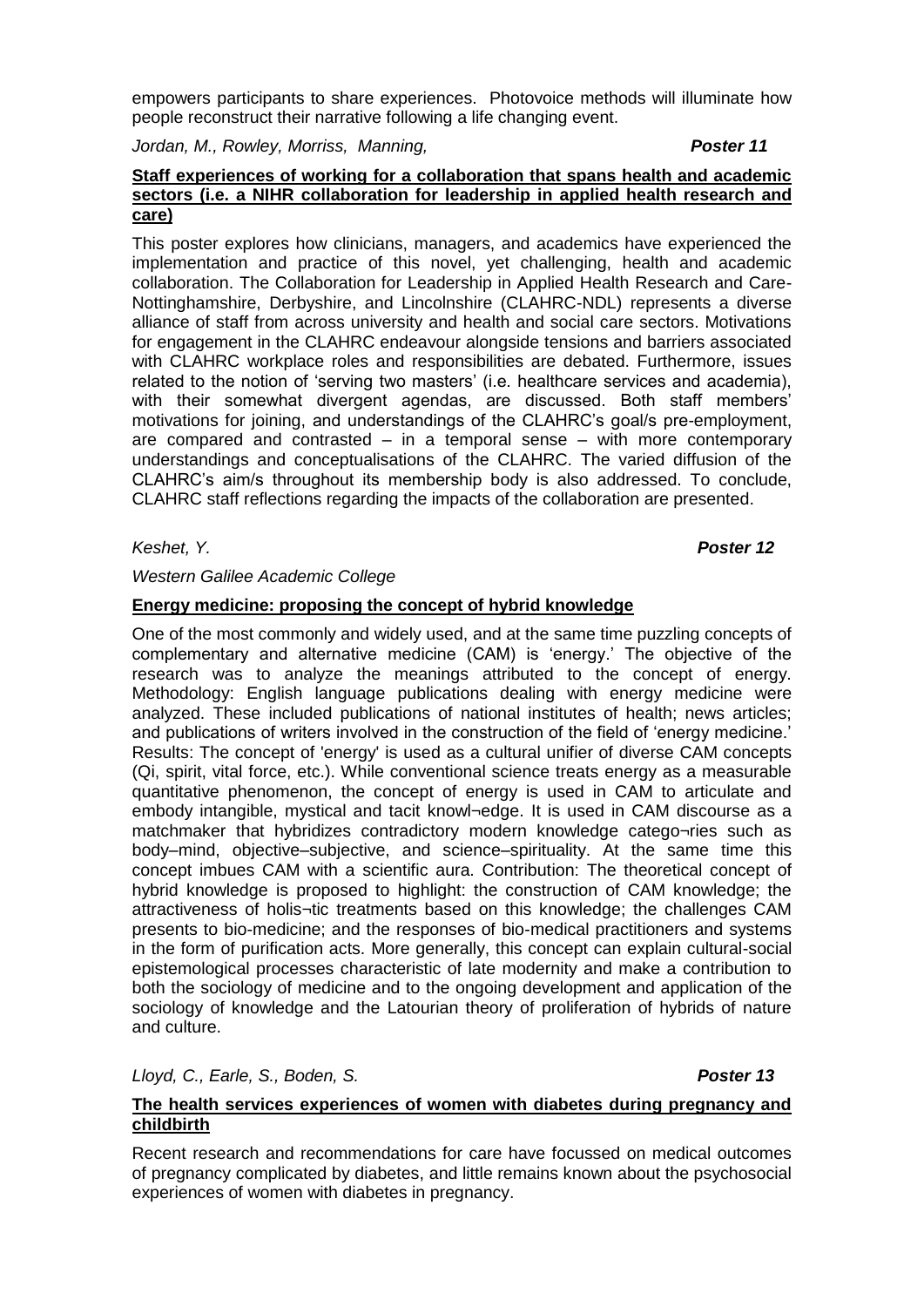The aims of this project were to 1) identify the key concerns of women with diabetes in their experience of maternity service provision, and 2) identify more inclusive ways of collaborating with service users for the purposes of health services research.

Women with either pre-existing or gestational diabetes who had experienced the full range of maternity service provision whilst having their baby were invited to meet the researchers to discuss their views on a range of topics. The discussions were audiorecorded, transcribed, and analysed to identify key themes.

Particular concerns identified by the women included high expectations of service provision often unfulfilled in practice, an over-riding concern with the medical management of diabetes to the detriment of psychosocial aspects of care, problematic relationships with health care professionals, and experiences of fragmented care. All participants indicated their interest in collaborating in future research investigating issues around diabetes and pregnancy.

These findings demonstrate the acceptability of using informal discussion groups in order to gain insights into the experiences of women with diabetes during pregnancy. A more complete understanding of the range of health care experiences of women with diabetes during pregnancy could lead to more positive outcomes both at the individual level as well as in terms of wider service delivery.

*Perrin, H. Poster 14*

# *University of Kent*

## **Socialisation theory applied to the transition from student to qualified nurse**

Several theoretical models of socialisation into occupations have been proposed. Some focus on attitudinal changes, others on criteria observable to others that the initiate is becoming more socialised to the workplace or work group. This study evaluated the application of such models to the socialisation of newly-qualified nurses by evaluating both the theoretical frameworks and the ways in which these have been applied empirically. Three broad sets of applicable frameworks were examined: role socialisation models; career development models; and work role transition models.

Several common themes were identified, including the cohesion of a particular group, the workplace culture, and the acquisition of values by the individual. Whilst most empirical work is from the 1970s, many findings still apply: for example, the difficulty of reconciling theory and practice; the importance of mentors and role models; and pressures on the occupational status of nursing. These models also have potential for investigating relational networks – particularly the contested occupational boundary between qualified nurse and increasingly skilled HCA.

The transition from student to staff nurse is a critical period, particularly in light of the changes to nurse training due in 2013. Little recent work has been done on the impact of socialisation patterns on a student's ability (or failure) to make a successful transition into work; and socialisation models can be usefully applied in examining the sociological processes surrounding the contemporary transition from student to qualified nurse.

### *Roberts, J., Arribas-Ayllon, M. Poster 15*

# **Language use in cancer genetics: patient and professional perspectives**

Cancer genetics is an expanding area of genetic counselling where new and often complex ideas are discussed. This study looks at communication and understanding of cancer risk related to BRCA1 and 2 genes. Through qualitative methods this study explored the experience of genetic counselling from both the professional and patient's perspective. Specifically this study uses ideas from cognitive linguistics to further investigate how concepts in cancer genetics are understood. Three types of conceptual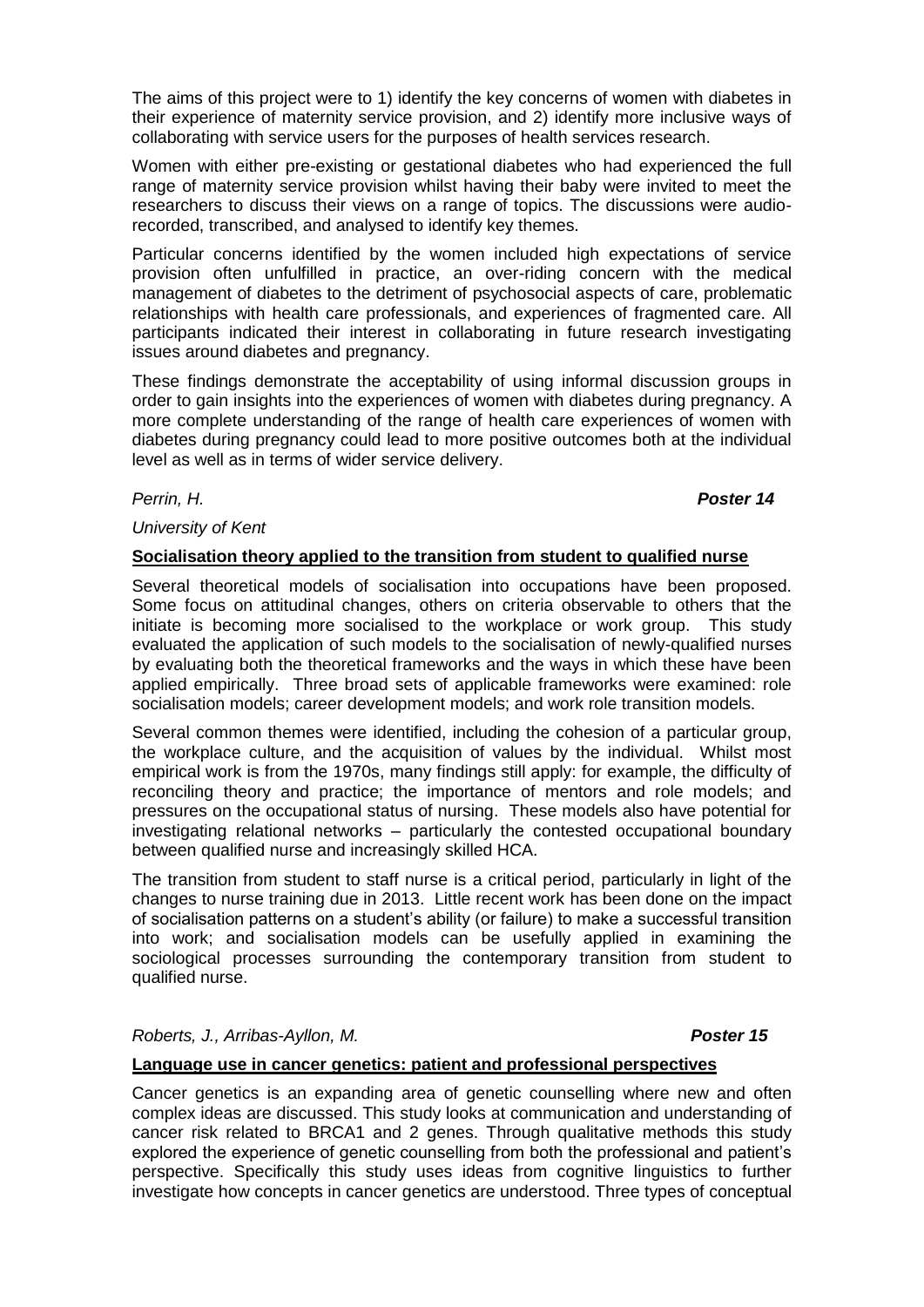metaphor: ontological, orientation and structural were found to structure three broad themes of risk, control and responsibility.

A key assumption made by cognitive linguistics is that metaphor is not just part of fanciful or poetic language, instead metaphors are considered fundamental to language, thought and experience. Through a mixture of clinical observations and semi-structured interviews a rich data set was generated regarding both professional and patient experience. Using thematic analysis, with a specific focus on identification of conceptual metaphors the study explores how participants come to understand different aspects of genes, cancer and risk. The key findings from the study were i) The use of metaphors involving a journey were ubiquitously used to understand concepts in cancer genetics ii) Overarching organisational metaphors suggested genetic counselling fits within a Foucauldian conception of the clinic iii) A high variety of metaphors were used to describe what genes 'are' suggesting genes can be thought of as 'boundary objects' iv) metonymy involving body parts where used to think about different aspects of control.

*Samuda, N. Poster 16*

## *University of Birmingham*

# **Big Talk: An investigation into narratives of health in relation to body shape and size for African Caribbean women**

Lay health discourses can often be in contrast to biomedical understandings and perceptions of health may differ between health professionals and their patients. African Caribbean women in the UK are more likely to be overweight or obese than their white counterparts, yet are less likely to identify themselves as overweight or obese. This cultural normalising of the larger female body may present particular issues for health professionals when raising the issue of weight management with African Caribbean female patients. As such, it is important for qualitative health research to be concerned with developing novel methods that can gather and map narratives of health to increase understandings of lay health beliefs for improved patient outcomes. African Caribbean women are also less likely to participate in health research and therefore present as a seldom heard group. The research presented draws on the concept of the liminal space which suggests that spaces exist within communities where power relations that define society are contested and redefined. Conducting health research in such spaces enables investigation to be conducted 'with' rather than 'on' communities and might encourage participation from members of seldom heard groups that might otherwise not engage. This research was conducted on talk radio, as this medium exists as a space where public and private domains intersect and is a valuable site for social analysis. This poster will present the findings of a talk radio discussion, entitled 'Big Talk' about African Caribbean perceptions of health and the female body.

### *Shephard, A. Poster 17*

# **Building assets for health in community based health projects**

There is a specific gap in the literature about whether community based health projects (CBHP) help to build the resources people need for a healthy life. A substantial amount of investment has been made in CBHP thanks to specific health streams of regeneration programmes and investment via organisations such as the BIG Lottery Fund. Since 2001 the Big Lottery Fund alone has directed over £355 million towards CBHP.

Given the size of this investment the literature on these projects is relatively small. Where it exists it looks at whether they are successful in addressing specific risk factors. This focus on the pathogenic aspect of health is important, however it is also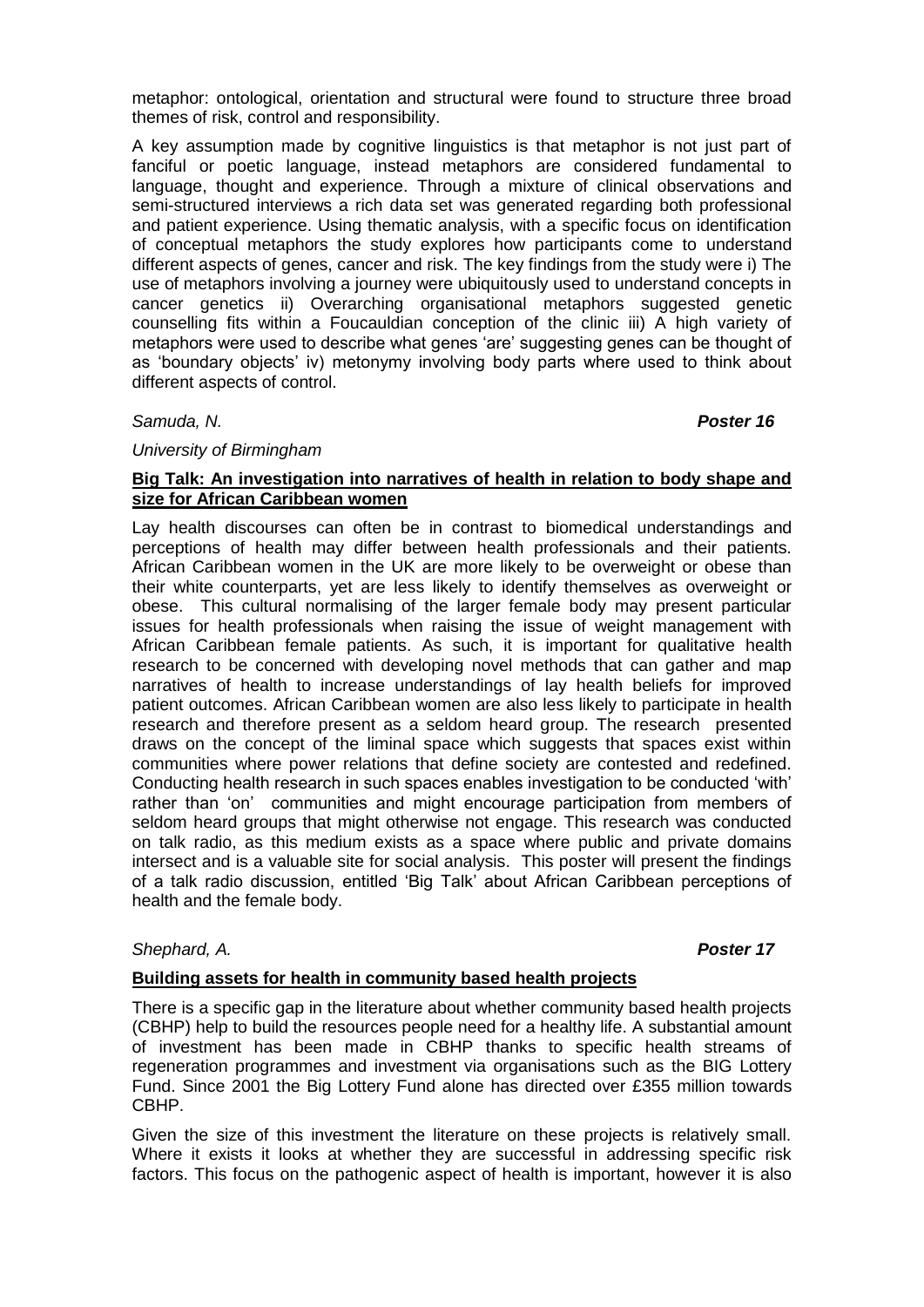important to consider whether they were successful in building the resources people need that allow them to lead a healthy life, the salutogenic perspective.

This research is helping to build the evidence base for policy makers about how to commission around these resources for health. It is working with Blackburn with Darwen Healthy Living, a community based health organisation to:

- Explore the perceptions of CBHP about what it means to be healthy
- Investigate if involvement in CBHP increases resources for health, in particular social capital
- Identify a framework for evidencing the impact of CBHP on health potential

This presentation will set out the progress made in this research over the last two years. It will include the perspectives of policy makers and practitioners on the research and include detail on the participatory methodology being used.

### *Thygesen, M. K. Poster 18*

# **Differences between 'very good','good', 'bad' and 'really bad' in patients rating healthcare professional help**

Background: Patient satisfaction questionnaires are often used to achieve a patientcentered approach in health care. The possible answers often include use of the categories 'very good', 'good', 'bad' and 'really bad', but we do not know how we are to understand the patients' responses.

What is the background for ratings and the patients' reasons for their assessment of the health professionals?

Methods: A qualitative interview study was conducted together with a survey of patient experiences at the gynecological obstetrical department at a Danish university hospital. A total of 205 questionnaires were distributed to outpatients and newly discharged ones and 202 answered. Subsequently, patients were invited to participate in an interview about their experiences of the healthcare system, which 148 accepted. Semistructured interviews were conducted with 71 patients within a specified timeframe. The individual patient's completed questionnaire was used as interview guide and her experiences underlying the answers were investigated. Fully transcribed interviews formed the basis for an analysis and interpretation process inspired by Paul Ricoeur.

Results: A grading scale for healthcare professional help has been developed and will be presented at the conference. The gradings will show which expectations the professionals should comply with in order to obtain a certain grade. The findings indicate both different parts of healthcare professionals' attitude as well as professional sound expertise help as important.

Discussion: The results can be beneficial for use in creating as well as decoding satisfaction surveys.

## *Tu, J. Poster 19*

### **Health care transformation in a Chinese county: Practices, interpretations and moral frameworks**

Since 1980s when China adopted market-oriented reform, its health care system has experienced a transition from fully state run and financed system toward more private financing and delivery of health care. These changes were accompanied by an ideology shift of health care responsibility from state to individual. The health care changes led to soaring medical fees and poor access to affordable medical services. The consequences of these changes have recently forced the Chinese government to launching the new round of health care reform that aims at universal basic health care coverage. Despite the scale and historical significance of these changes, how they are